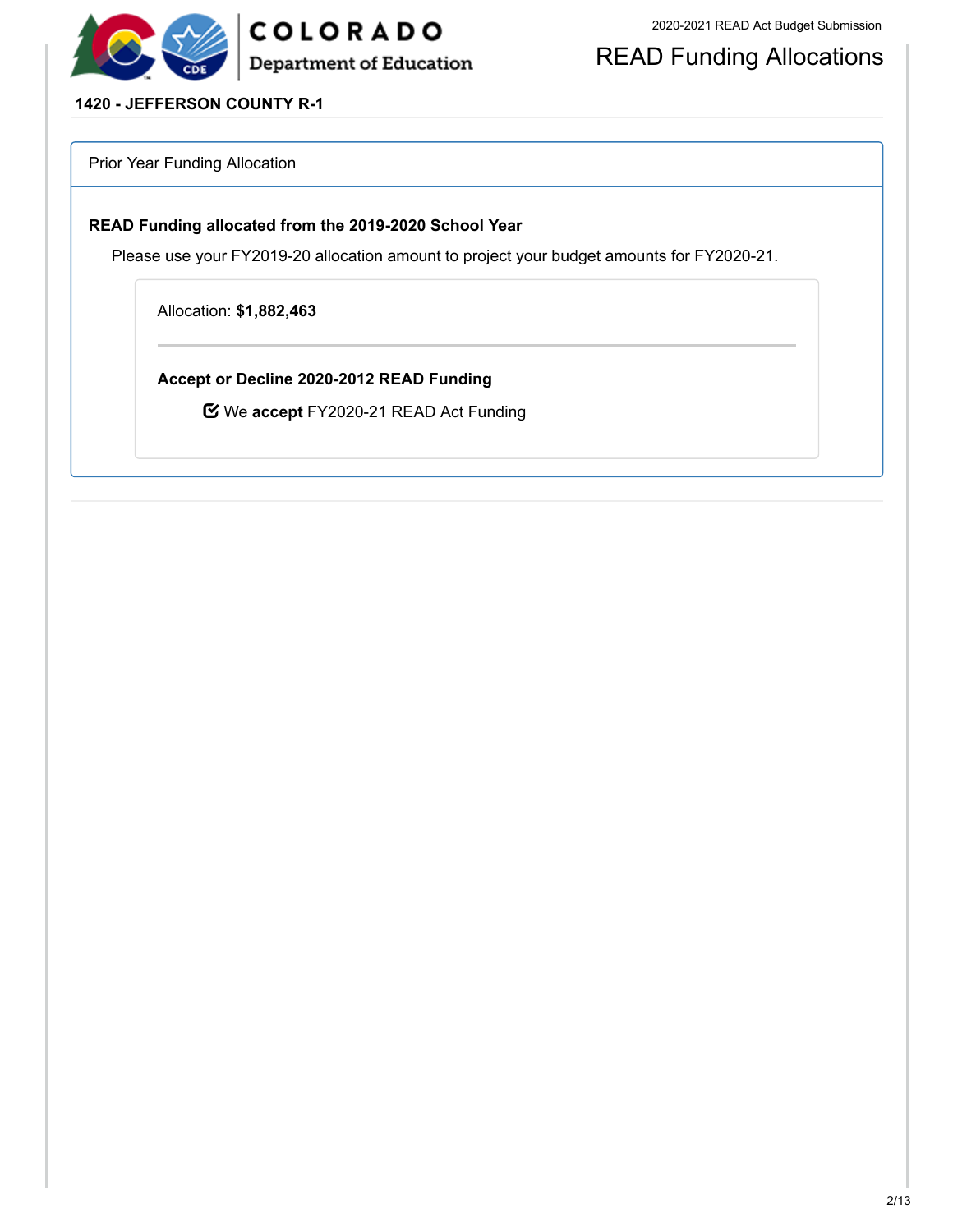### LEP Budget Explanation

**Instructions:** Select the ways in which you plan to use READ Act funds in the upcoming budget year. In order to submit your budget, all assurances must be reviewed and agreed upon, and all boxes must be checked.

In using the per-pupil intervention money distributed pursuant to the READ Act, each LEP shall ensure that some type of intervention, as described in the allowable activities below, is available to each student who is identified as having a significant reading deficiency (SRD) and who is enrolled in kindergarten through third grade in a school operated by the LEP.

Questions and Assurances

**READ Act funds will be used to operate a Summer School Literacy Program**

 $\boldsymbol{\heartsuit}$  The summer school literacy program services only students enrolled in K-3 who have an SRD or students below grade level if space is available

 $\boldsymbol{\Xi}$  The summer school literacy program will use scientifically based or evidence based instructional programming in reading that:

- Has been proven to accelerate student reading progress and:
- Provides explicit and systematic skill development in phonemic awareness, phonics, vocabulary development, reading fluency including oral skills, and reading comprehension and;
- Includes scientifically based and reliable assessments and;
- Provides initial and ongoing analysis of student progress in attaining reading competency

### **READ Act funds will be used to purchase a core reading instructional program that is included on the Advisory List of instructional programming in reading**

 $\mathbf C$  READ Act funds will be used to purchase a supplemental instructional program that is included on the Advisory List of instructional programming in reading

### **READ Act funds will be used to purchase tutoring services focused on increasing students' foundational reading skills**

 $\boldsymbol{\heartsuit}$  The tutoring service is focused on increasing students' foundational reading skills of phonemic awareness, phonics, vocabulary development, reading fluency including oral skills, and reading comprehension for students who receive instructional services pursuant to READ plans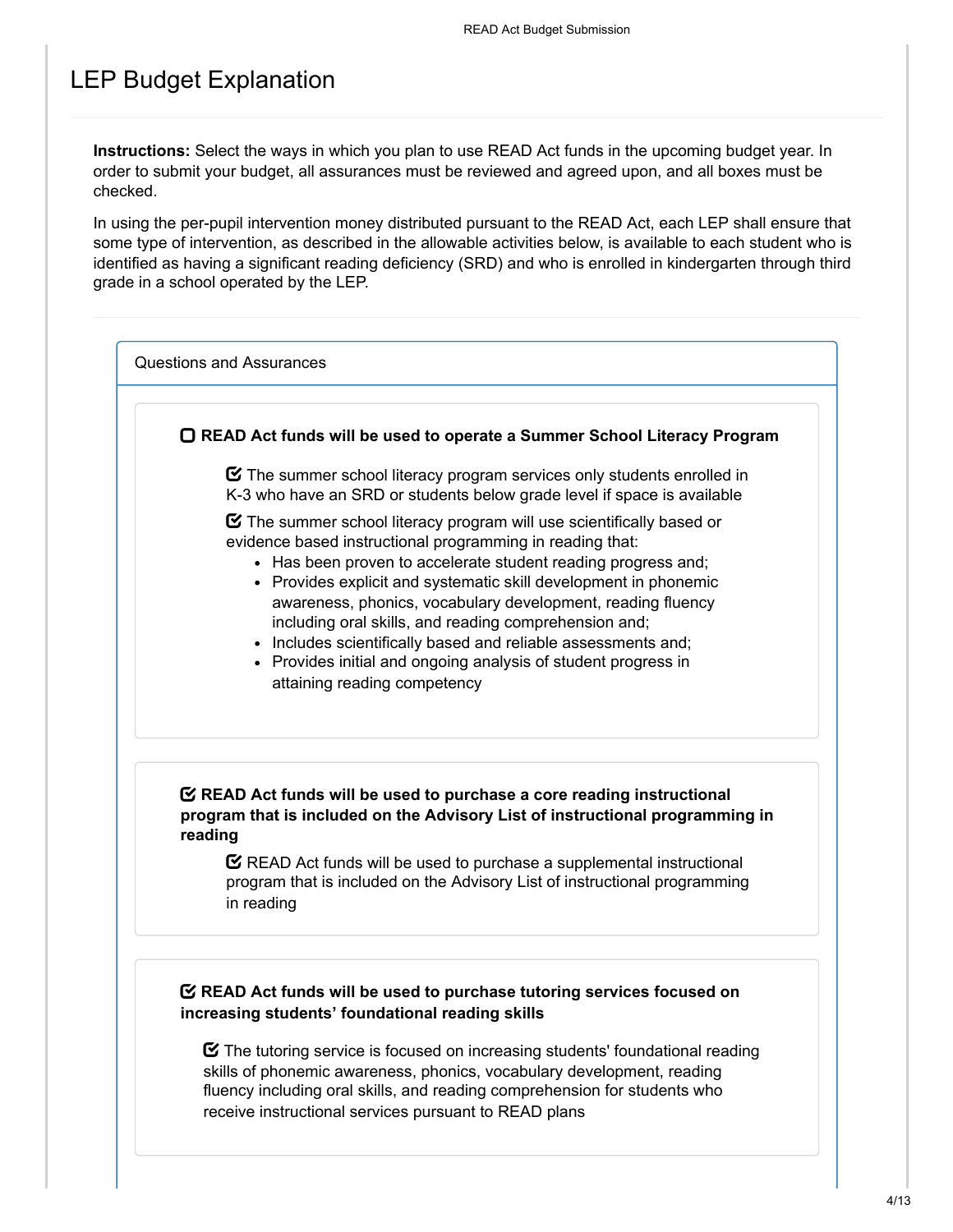**READ Act funds will be used to purchase from a BOCES the services of a reading specialist or reading interventionist who is trained in the science of reading and in teaching the foundational reading skills**

**READ Act funds will be used to provide other targeted, evidence-based or scientifically based intervention services to students who are receiving instructional services, which services are approved by the department**

 $\mathbf C$  READ funds will be used to hire a reading interventionist to provide services which are approved by the department

**READ Act funds will be used to provide technology, including software, which is included on the Advisory List of instructional programming in reading and supporting technologies which may include providing professional development in the effective use of the technology or software**

**READ Act funds will be used to provide professional development programming to support educators in teaching reading. Professional development programming may include hiring a reading coach who is trained in teaching the foundational reading skills to provide job-embedded, ongoing professional development**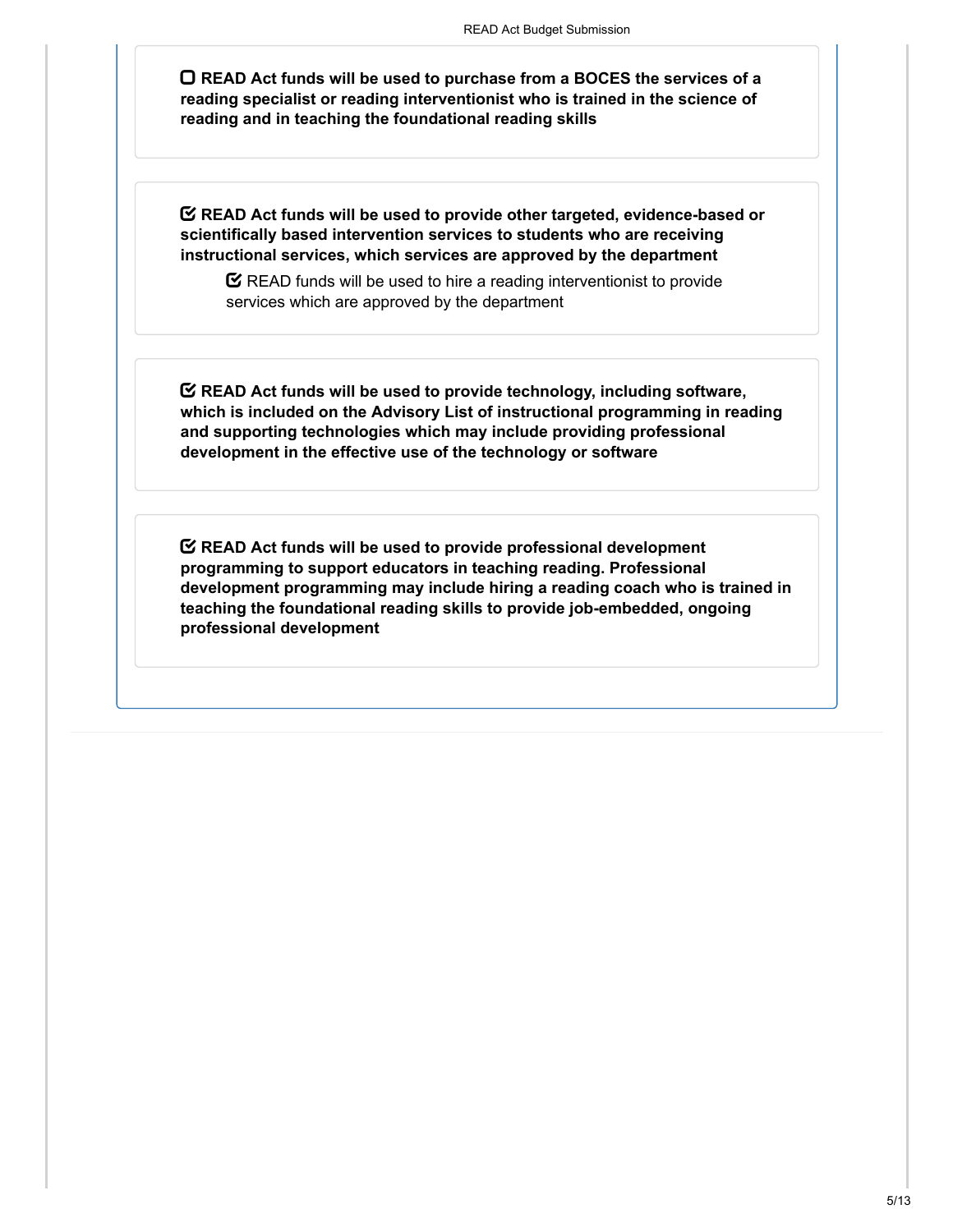### LEP Budget Narrative

**Instructions**: Provide a brief description (no more than 700 words) that addresses each of the questions below. These questions must be completed for any LEP receiving READ Act funds before funds are released.

Implementing Allowable Activities

**Explain how your LEP plans to implement each selected allowable activity. Please ensure that each allowable activity listed aligns with the allowable use(s) of funds as required by statute and matches the allowable use(s) listed in your LEP budget explanation.**

Jeffco Public Schools allows schools to determine how they will spend their funds while some is also used at the district level. District level funds support all students who have or are at risk of a READ plan. The district provides 3 FTEs to support schools with READ Act assessment administration, effective READ plan writing, tracking, and adjustments, effective instructional and intervention practices, using data to adjust instruction and intervention practices, and requested trainings by buildings to help support their struggling readers. The district may use some funds for professional development trainings and materials to help aid in their expertise.

Schools are able to purchase from the approved allowable expenses by CDE that is also vetted, reviewed, and approved by Jeffco. Our schools purchase a limited amount of core resources, although we see this changing once the final list of approved resources is released. One large activity requested by schools is intervention and supplemental programs, materials, and trainings or PD aligned with the program. Schools are able to determine the best programs that are the best fit for their students, however, the district does provide training and advisory meetings around using data to help determine the greatest areas of need and the prgrams that might be the best fit for them. Another larger expense activity that schools purchase are personnel to help aide with teaching students with READ plans. Most of the funds go toward paraprofessionals, teachers, or tutoring before/after school to support students with READ plans or at risk of a READ plan. These personnel are trained on and utilize approved READ programming with these students. Some funds are also provided for substitutes so teachers can attend trainings, PD, and team data review of READ plans.

Since the state allowed carryover from last year due to the pandemic, Jeffco had \$267,039.54 in underspend that was added to this year's grant budget. Jeffco's schools will be using \$133,519.77 toward paraprofessionals and \$133,519.77 toward Intervention materials.

Outcomes and Goals

**What are your LEP's expected outcomes and goals in the upcoming budget year from implementing your selected allowable activity(ies)?**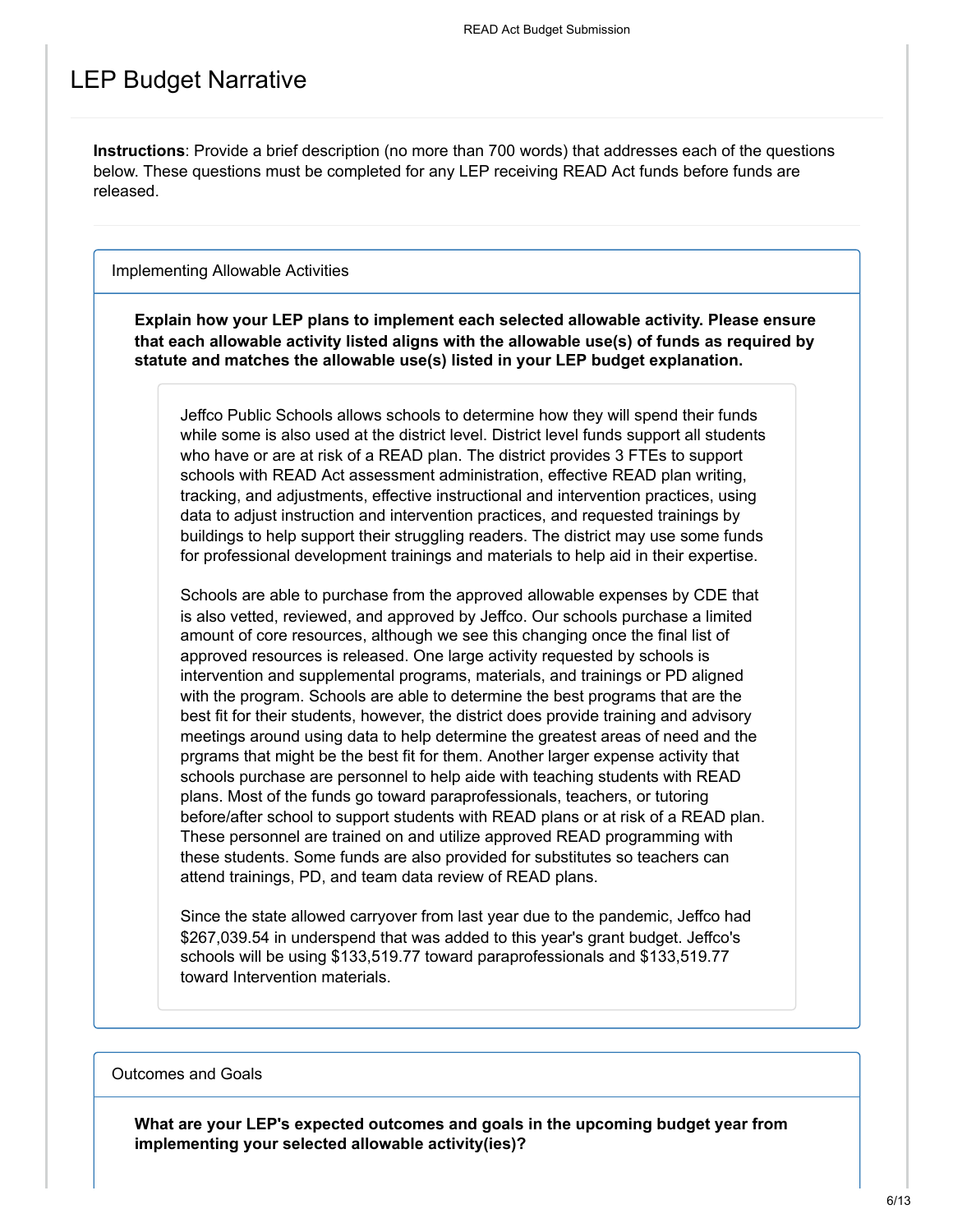Jeffco Public Schools has two main READ Act goals:

To reduce the percentage of students who have been identified with a significant reading deficiency (SRD) from 10% in 2019 to 8% in 2020.

To decrease the percent of K-3 students from 46% to 44% who began the year "well below" on the Acadience/DIBELS Next early reading assessment and continued to be "well below" at the end of the 2020-2021 school year.

#### Potential Barriers

#### **What are potential barriers in reaching your expected outcomes and goals? How do you plan to address and/or overcome these barriers?**

As we move forward with a plan for remote learning, effective instructional strategies and students' time in intervention and core instruction will continue to be a challenge. We plan to provide professional development and support for schools to help with implementing strategies to not only help support our students on or at risk of a READ plan but also on administration of any required READ Act assessing that needs to occur remotely. We will also need to provide support to our schools around remediation of reading skills that may have been lost due to the changes in education from COVID-19. We are currently working as a district to support our teachers due to this.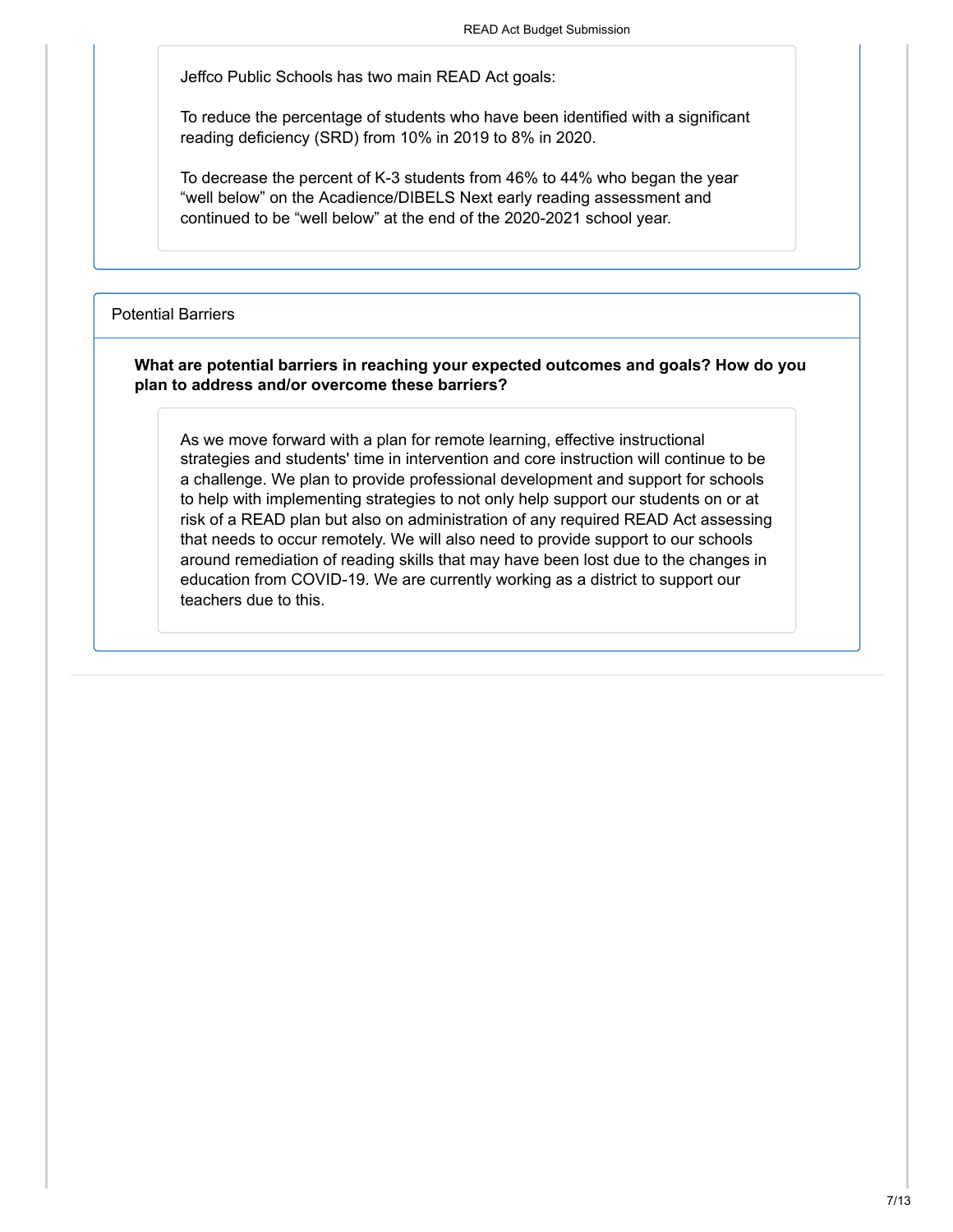## Budget Details

### Budget Request

For each allowable activity in the budget:

- Select each allowable activity your LEP plans to use READ Act funds for in the upcoming budget year. Ensure that each allowable activity is aligned with the allowable uses of READ funds as required in statute.
- Select each of the instructional program(s) from the drop down list provided that your LEP plans to use in the upcoming budget year. If an instructional program is not listed, please provide the name of the instructional program(s) in the "other" box
- Input the amount requested, the associated program and object codes, and fiscal year. Input the salary position and FTE amount, if applicable.
- Ensure that budgeted costs are clearly tied to the allowable activity and are calculated with detail in the "description of activity" field.

| ID<br>Ref | <b>Allowable</b><br><b>Activity</b> | <b>Instructional</b><br>Program | Program<br>Code                             | Object<br>Code                      | <b>Salary</b><br><b>Position</b> | <b>FTE</b> | <b>Description of</b><br><b>Activity</b>                                                                                                                                                                 | Requested<br><b>Amount</b> |
|-----------|-------------------------------------|---------------------------------|---------------------------------------------|-------------------------------------|----------------------------------|------------|----------------------------------------------------------------------------------------------------------------------------------------------------------------------------------------------------------|----------------------------|
| 3577      | Core<br>Reading                     |                                 | Instructional<br>Program<br>$(0010 - 2000)$ | 0600<br>Supplies                    |                                  |            | Schools will<br>choose their Core<br>Programs based<br>off of need.<br>Programs<br>purchased are<br>Amplify CKLA, Into<br>Reading, Open<br>Court Reading,<br>Wonders. EL<br>Education, and<br>Superkids. | \$67,831.00                |
| 3578      | Tutoring<br><b>Services</b>         |                                 | Instructional<br>Program<br>$(0010 - 2000)$ | 0100<br><b>Salaries</b>             | 222 Reading<br>Interventionist   | 0.00       | Paraprofessionals,<br>tutoring services<br>provided by<br>teachers<br>before/after school<br>hours, and<br><b>Reading Core</b><br>tutors                                                                 | \$552,024.23               |
| 3579      | Tutoring<br><b>Services</b>         |                                 | Instructional<br>Program<br>$(0010 - 2000)$ | 0200<br>Employee<br><b>Benefits</b> | 222 Reading<br>Interventionist   | 0.00       | Benefits for<br>tutoring personnel                                                                                                                                                                       | \$190,111.00               |
| 3580      | Other<br><b>Services</b>            |                                 | Instructional<br>Program<br>$(0010 - 2000)$ | 0100<br><b>Salaries</b>             | 222 Reading<br>Interventionist   | 0.00       | Teacher<br>Interventionists<br>providing services<br>to READ plan<br>students using<br>approved<br>programming<br>during the school<br>day.                                                              | \$203,970.00               |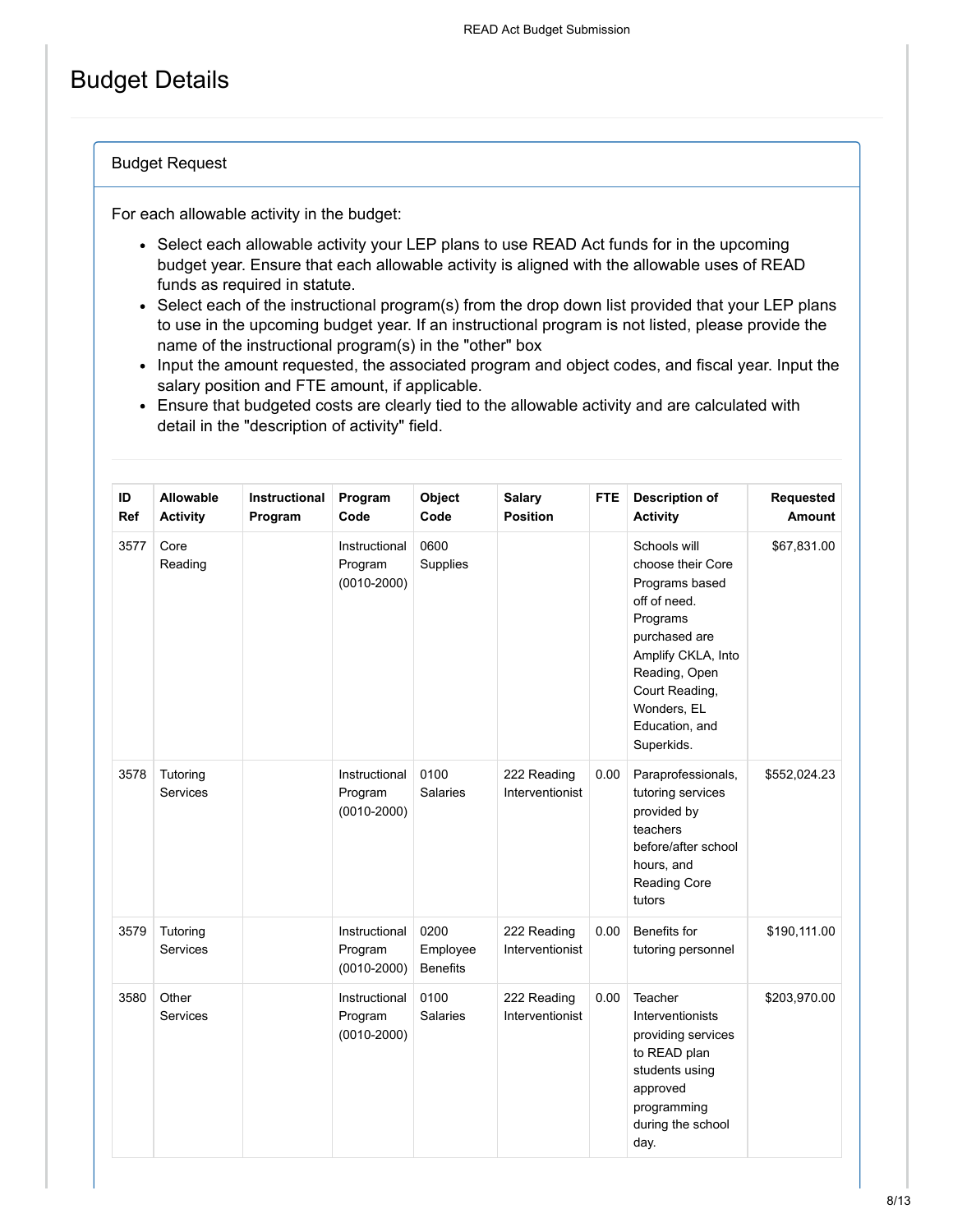### READ Act Budget Submission

| 3581 | Other<br>Services        | Instructional<br>Program<br>$(0010 - 2000)$                                      | 0200<br>Employee<br><b>Benefits</b> | 222 Reading<br>Interventionist | 0.00 | Benefits for<br>interventionists.                                                                                                                                                                                                                                                                                                                                                                                                                                                       | \$62,415.00  |
|------|--------------------------|----------------------------------------------------------------------------------|-------------------------------------|--------------------------------|------|-----------------------------------------------------------------------------------------------------------------------------------------------------------------------------------------------------------------------------------------------------------------------------------------------------------------------------------------------------------------------------------------------------------------------------------------------------------------------------------------|--------------|
| 3582 | Other<br>Services        | Support<br>Program<br>(2100,<br>2200, 2600,<br>2700, 2800,<br>2900, and<br>3300) | 0100<br>Salaries                    | 000 Other                      | 2.50 | Coordinator,<br>assessment<br>specialist, and<br>READ resource<br>teacher (district)                                                                                                                                                                                                                                                                                                                                                                                                    | \$215,635.00 |
| 3583 | Other<br>Services        | Support<br>Program<br>(2100,<br>2200, 2600,<br>2700, 2800,<br>2900, and<br>3300) | 0200<br>Employee<br><b>Benefits</b> | 000 Other                      | 0.00 | Coordinator,<br>assessment<br>specialist, and<br>READ resource<br>teacher (district)<br>benefits                                                                                                                                                                                                                                                                                                                                                                                        | \$64,364.00  |
| 3585 | Other<br><b>Services</b> | Instructional<br>Program<br>$(0010 - 2000)$                                      | 0600<br>Supplies                    |                                |      | Intervention<br>Materials for<br>schools that<br>include materials<br>and resources<br>from CDE's<br>approved<br>intervention list.<br><b>Resources</b><br>purchased include<br>Lexia, IStation,<br>95% group, Really<br><b>Great Reading</b><br>Blast &<br>Countdown, CR<br>Success, Cengage<br>Reach Into<br>Phonics, SIPPS,<br>Wonder Works,<br>Orton Gillingham,<br>WELLS2, Voyager<br>Sopris Passport,<br><b>Wilson Reading</b><br>System, I-Ready,<br>Mindplay, and<br>Esperanza. | \$274,740.23 |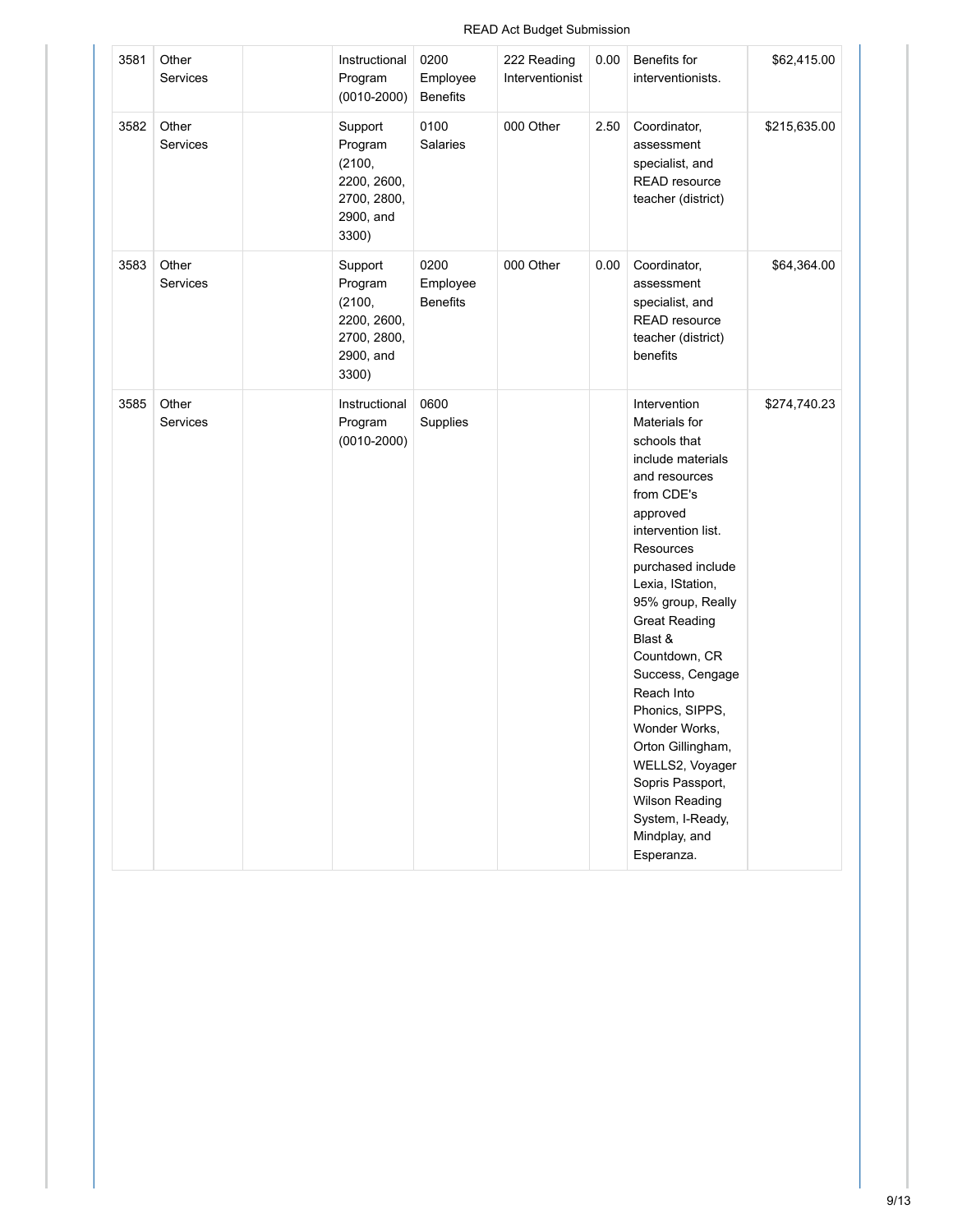### READ Act Budget Submission

| 3587 | PD<br>Programming | Support<br>Program<br>(2100,<br>2200, 2600,<br>2700, 2800,<br>2900, and<br>3300) | 0100<br>Salaries                                 | 0.00 | Substitutes for PD<br>and READ Plan<br>support. These<br>substitutes will<br>only be for READ<br>plan support and<br>will not be used for<br>required teacher<br>training. These<br>subs are used in<br>schools that have<br>20% or higher<br>READ plans and<br>the district READ<br>team works with<br>the schools to<br>develop<br>professional<br>learning that will<br>directly impact<br>students on READ<br>plans. The Amplify<br>pathway to<br>progress data and<br>other reports from<br>Amplify are used<br>to concentrate on<br>students who are<br>not making<br>appropriate<br>growth. Substitutes<br>are provided with<br>plans that provide<br>specific plans to<br>address READ<br>plans while<br>teachers are<br>learning more to<br>support students<br>with READ plans. | \$12,260.00  |
|------|-------------------|----------------------------------------------------------------------------------|--------------------------------------------------|------|-------------------------------------------------------------------------------------------------------------------------------------------------------------------------------------------------------------------------------------------------------------------------------------------------------------------------------------------------------------------------------------------------------------------------------------------------------------------------------------------------------------------------------------------------------------------------------------------------------------------------------------------------------------------------------------------------------------------------------------------------------------------------------------------|--------------|
| 3588 | PD<br>Programming | Support<br>Program<br>(2100,<br>2200, 2600,<br>2700, 2800,<br>2900, and<br>3300) | 0200<br>Employee<br><b>Benefits</b>              | 0.00 | Benefits for<br>Substitutes for PD<br>and READ Plan<br>support                                                                                                                                                                                                                                                                                                                                                                                                                                                                                                                                                                                                                                                                                                                            | \$2,740.00   |
| 3590 | PD<br>Programming | Support<br>Program<br>(2100,<br>2200, 2600,<br>2700, 2800,<br>2900, and<br>3300) | 0580 Travel,<br>Registration,<br>and<br>Entrance |      | Professional<br>Development<br>trainings on<br>approved<br>programming or<br>knowledge around<br>supporting<br>struggling readers.                                                                                                                                                                                                                                                                                                                                                                                                                                                                                                                                                                                                                                                        | \$134,929.00 |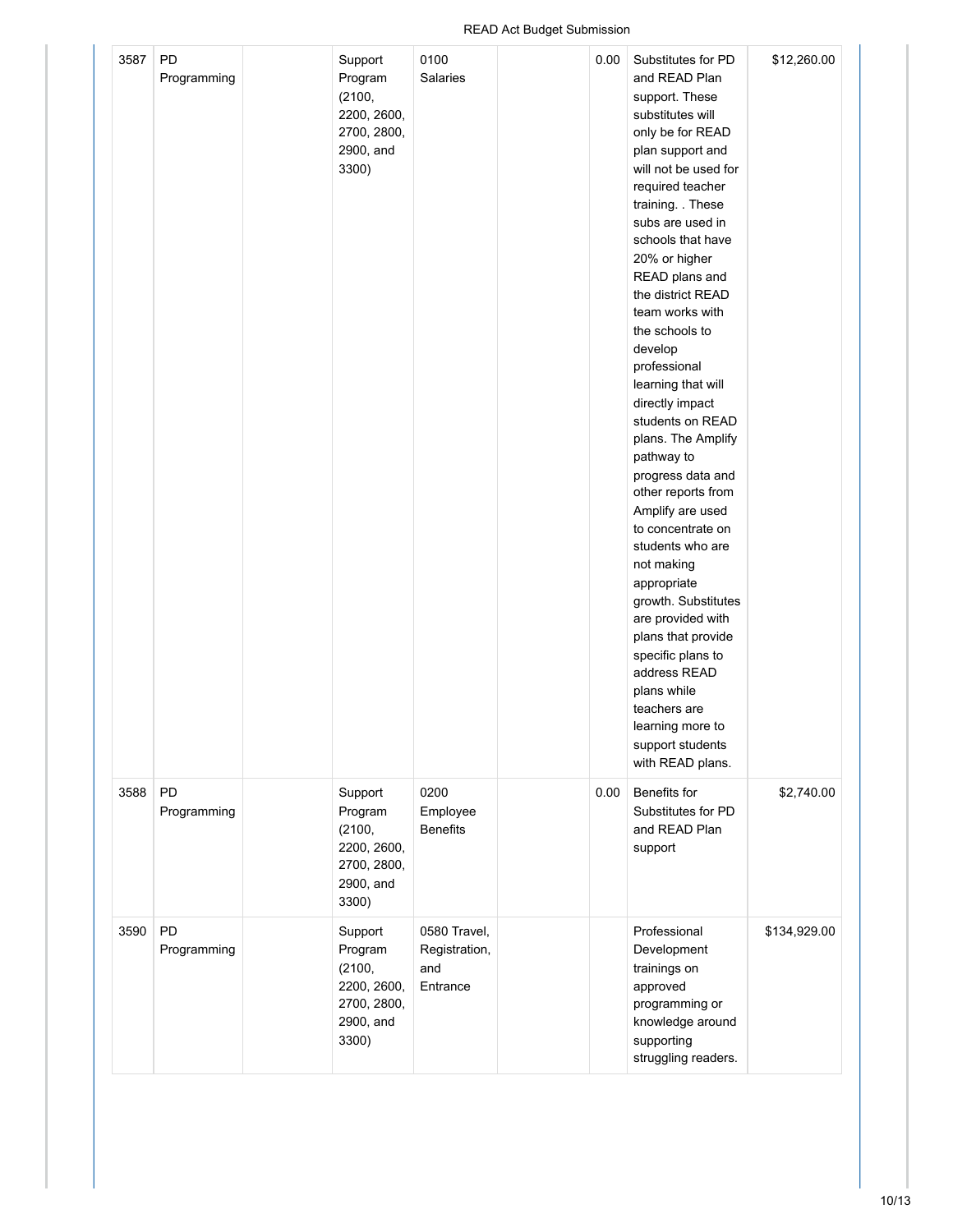### READ Act Budget Submission

| \$101,444.00   | Supplemental<br>program materials<br>purchased from<br>CDE's approved<br>supplemental<br>program list.<br>Purchases include<br>Heggerty, Really<br>Great Reading HD<br>Word, Fundations,<br>Smarty Ants,<br>mClass Amplify<br>Reading, and<br>Learning A-Z Raz-<br>Plus. | 0600<br>Supplies | Instructional<br>Program<br>$(0010 - 2000)$ | Other<br>Services | 4431 |
|----------------|--------------------------------------------------------------------------------------------------------------------------------------------------------------------------------------------------------------------------------------------------------------------------|------------------|---------------------------------------------|-------------------|------|
| \$1,882,463.46 | Allocation:                                                                                                                                                                                                                                                              |                  |                                             |                   |      |
| \$1,882,463.46 | <b>Budgeted Amount:</b>                                                                                                                                                                                                                                                  |                  |                                             |                   |      |
| \$0.00         | Funds Remaining:                                                                                                                                                                                                                                                         |                  |                                             |                   |      |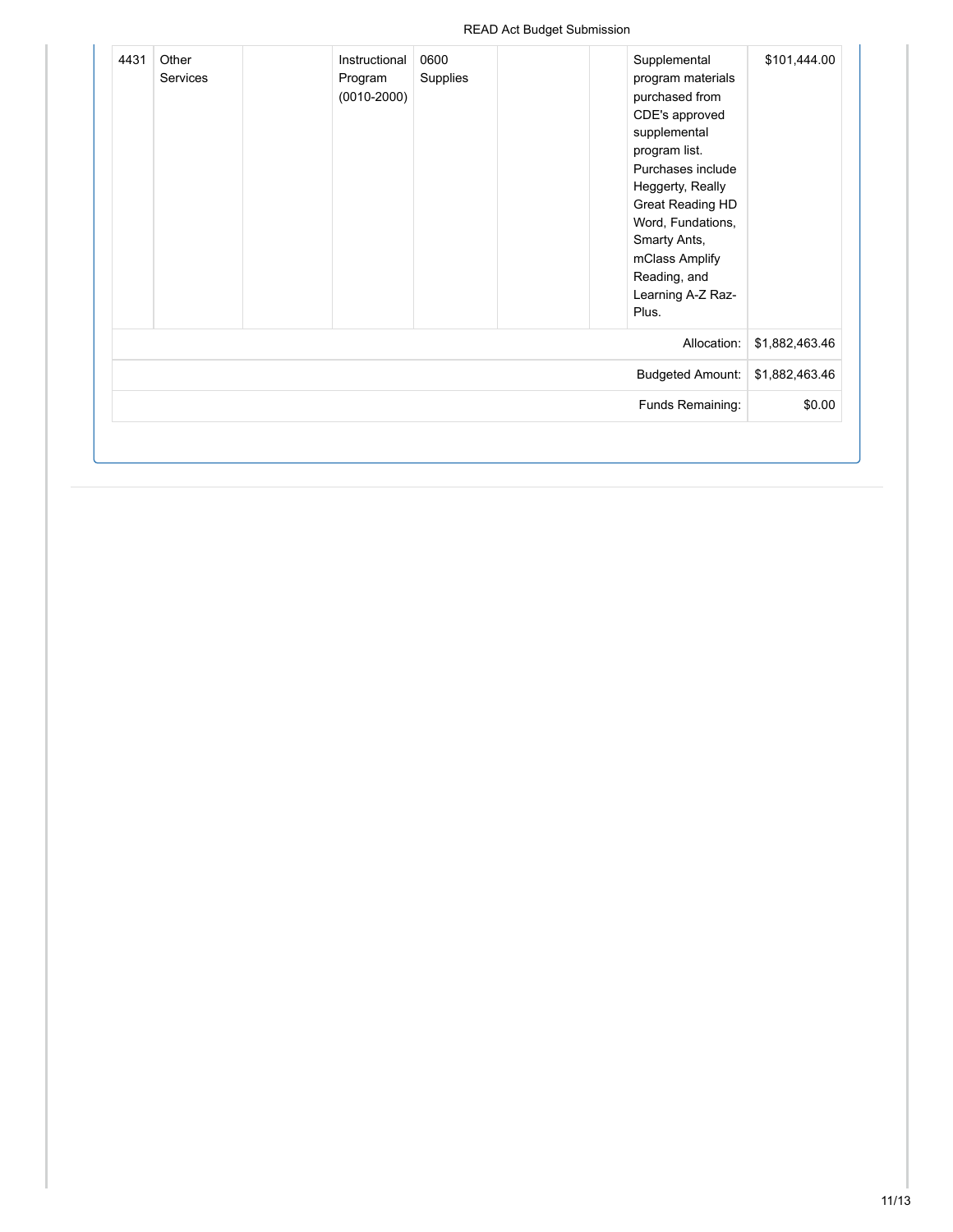# Budget Summary

| <b>Budget Program Totals</b>      |                              |                |
|-----------------------------------|------------------------------|----------------|
| Instructional Program (0010-2000) |                              |                |
| <b>Object Codes</b>               |                              | <b>Total</b>   |
| 0100 Salaries                     |                              | \$755,994.23   |
| 0200 Employee Benefits            |                              | \$252,526.00   |
| 0600 Supplies                     |                              | \$444,015.23   |
|                                   | <b>Budget Program Total:</b> | \$1,452,535.46 |

### **Support Program (2100, 2200, 2600, 2700, 2800, 2900, and 3300)**

| <b>Object Codes</b>                     | Total        |
|-----------------------------------------|--------------|
| 0100 Salaries                           | \$227,895.00 |
| 0200 Employee Benefits                  | \$67,104.00  |
| 0580 Travel, Registration, and Entrance | \$134,929.00 |
| <b>Budget Program Total:</b>            | \$429,928.00 |

| <b>Allowable Activity Totals</b> |              |
|----------------------------------|--------------|
| <b>Activity</b>                  | <b>Total</b> |
| Core Reading                     | \$67,831.00  |
| <b>Other Services</b>            | \$922,568.23 |
| PD Programming                   | \$149,929.00 |
| <b>Tutoring Services</b>         | \$742,135.23 |

READ Budget Totals